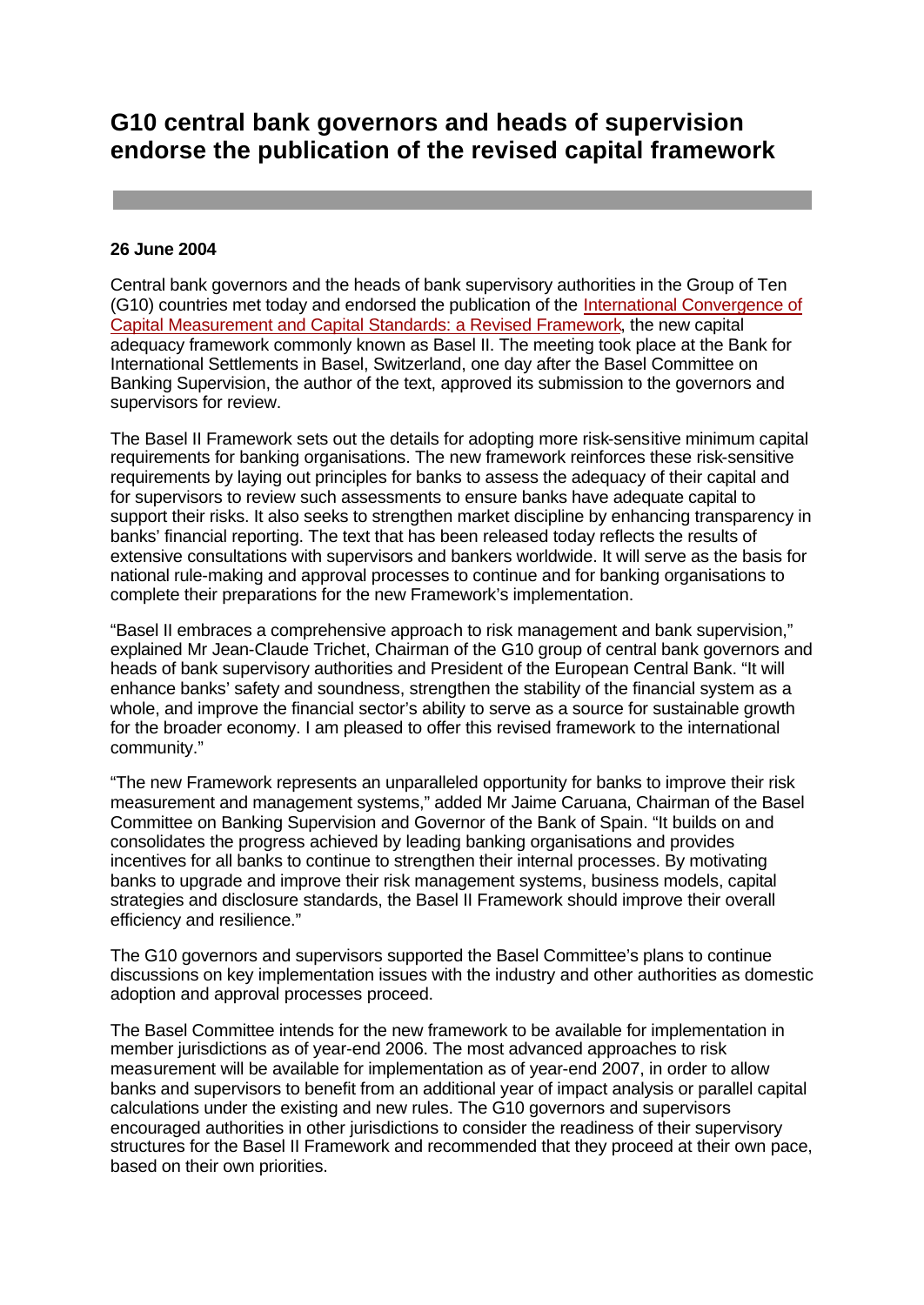The governors and supervisors also extended their thanks to all those who had contributed to the process to develop and strengthen the quality of the revised framework over the past six years and expressed appreciation for the leadership exercised by William McDonough and Jaime Caruana, the Committee's prior and current chairmen, respectively. They indicated that the Basel Committee's work benefited from the transparency and scale of the public consultations that took place both within the G10 countries and around the world, helping to make the new framework a global product. The governors and supervisors noted that the Basel Committee would continue to work in the spirit of openness and consultation in the future. Regular communication by the Committee of its future plans will enable the Committee and the industry to prioritise their work effectively.

# **Note to Editors**

### **What is the Basel II Framework?**

The *International Convergence of Capital Measurement and Capital Standards: a Revised Framework*, or the "Basel II Framework," offers a new set of standards for establishing minimum capital requirements for banking organisations. It was prepared by the Basel Committee on Banking Supervision, a group of central banks and bank supervisory authorities in the G10 countries, which developed the first standard in 1988.

### **Why are banks subject to capital requirements?**

Nearly all jurisdictions with active banking markets require banking organisations to maintain at least a minimum level of capital. Capital serves as a foundation for a bank's future growth and as a cushion against its unexpected losses. Adequately capitalised banks that are well managed are better able to withstand losses and to provide credit to consumers and businesses alike throughout the business cycle, including during downturns. Adequate levels of capital thereby help to promote public confidence in the banking system.

The technical challenge for both banks and supervisors has been to determine how much capital is necessary to serve as a sufficient buffer against unexpected losses. If capital levels are too low, banks may be unable to absorb high levels of losses. Excessively low levels of capital increase the risk of bank failures which, in turn, may put depositors' funds at risk. If capital levels are too high, banks may not be able to make the most efficient use of their resources, which may constrain their ability to make credit available.

#### **What requirements apply currently to banking organisations?**

The 1988 Basel Capital Accord set out the first internationally accepted definition of, and a minimum measure for, bank capital. The Basel Committee designed the 1988 Accord as a simple standard so that it could be applied to many banks in many jurisdictions. It requires banks to divide their exposures up into broad "classes" reflecting similar types of borrowers. Exposures to the same kind of borrower – such as all exposures to corporate borrowers – are subject to the same capital requirement, regardless of potential differences in the creditworthiness and risk that each individual borrower might pose.

While the 1988 Accord was applied initially only to internationally active banks in the G10 countries, it quickly became acknowledged as a benchmark measure of a bank's solvency and is believed to have been adopted in some form by more than 100 countries. The Committee supplemented the 1988 Accord's original focus on credit risk with requirements for exposures to market risk in 1996.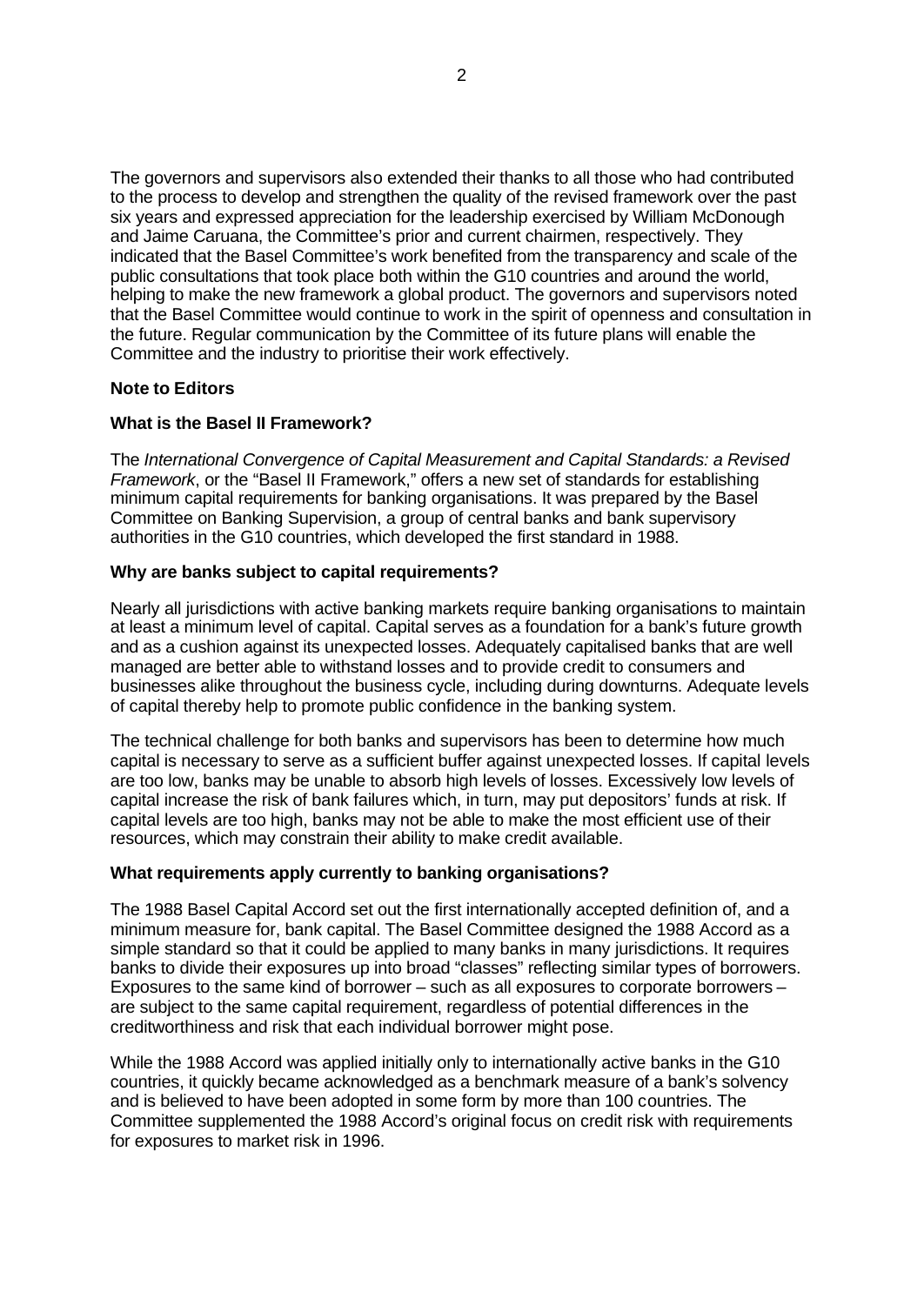### **Why is a new capital standard necessary today?**

Advances in risk management practices, technology, and banking markets have made the 1988 Accord's simple approach to measuring capital less meaningful for many banking organisations. For example, the 1988 Accord sets capital requirements based on broad classes of exposures and does not distinguish between the relative degrees of creditworthiness among individual borrowers.

Likewise, improvements in internal processes, the adoption of more advanced risk measurement techniques, and the increasing use of sophisticated risk management practices such as securitisation have changed leading organisations' monitoring and management of exposures and activities. Supervisors and sophisticated banking organisations have found that the static rules set out in the 1988 Accord have not kept pace with advances in sound risk management practices. This suggests that the existing capital regulations may not reflect banks' actual business practices.

### **How does Basel II differ from the 1988 Basel Capital Accord?**

The Basel II Framework is more reflective of the underlying risks in banking and provides stronger incentives for improved risk management. It builds on the 1988 Accord's basic structure for setting capital requirements and improves the capital framework's sensitivity to the risks that banks actually face. This will be achieved in part by aligning capital requirements more closely to the risk of credit loss and by introducing a new capital charge for exposures to the risk of loss caused by operational failures.

The Basel Committee, however, intends to maintain broadly the aggregate level of minimum capital requirements, while providing incentives to adopt the more advanced risk-sensitive approaches of the revised Framework. Basel II combines these minimum capital requirements with supervisory review and market discipline to encourage improvements in risk management.

# **What is the goal for the Basel II Framework and how will it be accomplished?**

The overarching goal for the Basel II Framework is to promote the adequate capitalisation of banks and to encourage improvements in risk management, thereby strengthening the stability of the financial system. This goal will be accomplished through the introduction of "three pillars" that reinforce each other and that create incentives for banks to enhance the quality of their control processes. The first pillar represents a significant strengthening of the minimum requirements set out in the 1988 Accord, while the second and third pillars represent innovative additions to capital supervision.

I. **"Pillar 1"** of the new capital framework revises the 1988 Accord's guidelines by aligning the **minimum capital requirements** more closely to each bank's actual risk of economic loss.

- First, Basel II improves the capital framework's sensitivity to the risk of credit losses generally by requiring higher levels of capital for those borrowers thought to present higher levels of credit risk, and vice versa. Three options are available to allow banks and supervisors to choose an approach that seems most appropriate for the sophistication of a bank's activities and internal controls.
	- $\circ$  Under the "standardised approach" to credit risk, banks that engage in less complex forms of lending and credit underwriting and that have simpler control structures may use external measures of credit risk to assess the credit quality of their borrowers for regulatory capital purposes.